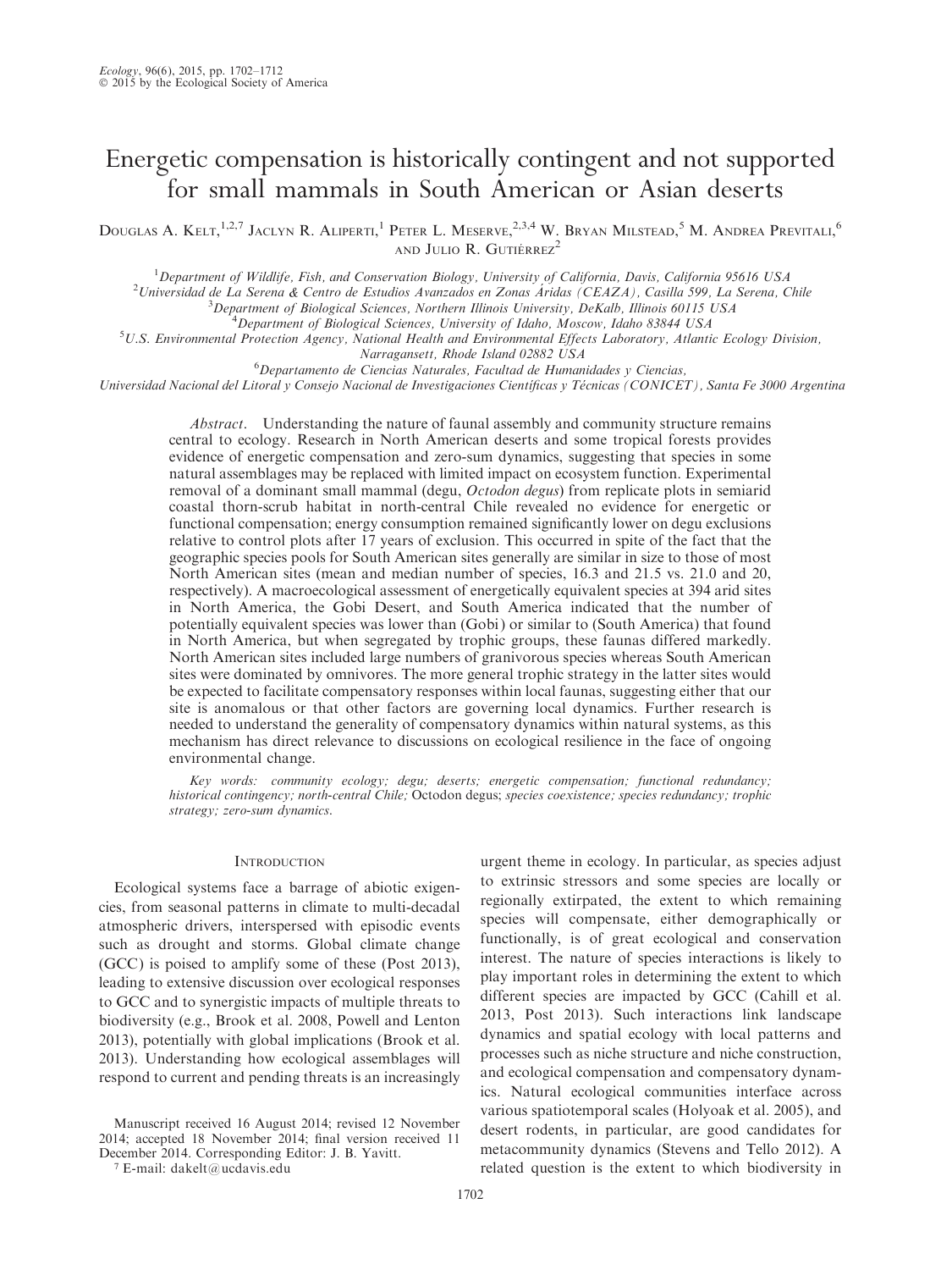general, and individual species in particular, may stabilize ecological dynamics or yield ecological or functional redundancy. Available literature supports the role of diversity (Chapin et al. 1998, Loreau et al. 2001, Kinzig et al. 2002), but debate persists around the role of individual species (e.g., Symstad et al. 1998). Here we focus on the latter set of themes, and address the extent to which functional compensation characterizes arid-zone assemblages of small mammals.

Understanding the factors underlying the structure of ecological assemblages over time and space has generated controversy over multiple decades (Andrewartha and Birch 1954, Cody and Diamond 1975, Ricklefs and Schluter 1993). One area of emphasis has been the individuality of species; are all species unique and ecologically distinct, or are there ''ecological equivalents'' that perform similar roles, and that potentially could compensate for biodiversity losses in the face of anthropogenic extinctions? Niche theory (Vandermeer 1972) argues that no two species may use resources in the same manner in the same place at the same time; however, this does not preclude overlap in use of some resources or similar or complementary use of similar resources in allopatric species. Hence, many groups of species similar in some key niche parameter co-occur less frequently than expected by chance, and distribute allopatrically across landscapes (Cody 1974, Brown 1975, Terborgh and Weske 1975, Grant 1986, Kelt et al. 1996). Many examples exist of overlap on one niche axis balanced by dissimilarity on one or more other axes.

Near Portal, Arizona, USA, J. H. Brown and colleagues have excluded granivorous kangaroo rats (Dipodomys) from a series of replicate sites (Brown 1998), and for nearly two decades, other granivorous rodents at this site (Baiomys, Chaetodipus, Perognathus, Peromyscus, Reithrodontomys) exhibited limited compensation in terms of consumption of energy resources left in the absence of kangaroo rats; this changed in 1995–1996, when Bailey's pocket mouse  $(C.$  baileyi) successfully established on these exclusion plots. Within three years, this species consumed about  $67\%$  to  $>80\%$ of the energy resources that would have been used by kangaroo rats (based on observed densities on control plots; Ernest and Brown 2001a, b). Such ''zero-sum dynamics'' have also been documented in tropical forest (Hubbell 2001, Ernest et al. 2009), but the generality of this remains uncertain (Houlahan et al. 2007).

We have studied a site in semiarid north-central Chile for 25 years, and for 19 of these years we excluded a key small-mammal species, Octodon degus (''degu'' hereafter), from replicate sites as part of an experimental assessment of the role of biotic and abiotic regulation of semiarid ecosystems (Gutiérrez et al. 2010, Meserve et al. 2011; see Plate 1), According to zero-sum dynamics, we hypothesized that exclusion of the largely folivorous degu would lead to compensatory changes in other small-mammal species. In contrast to expectations, population sizes of Darwin's leaf-eared mice (Phyllotis darwini) and olive-colored akodont (Abrothrix olivaceus) did not increase markedly on degu exclusions relative to control plots (Meserve et al. 1993a, 1996, Gutiérrez et al. 2010). This analysis failed to account for differential energy consumption, however, and was limited to individual species. Here we expand these earlier efforts to evaluate whether our site conforms to the expectations of zerosum ecology. Because our site has not experienced immigration of new species, we assume that any compensatory changes on degu-exclusion plots will reflect incremental changes in energy use by component species. Small (not significant) changes in population numbers combined with greater longevity, for example, could result in greater net changes in energy use than in population numbers. As one example, degus are only slightly more abundant on predator exclusion grids at our site, but they experience greater survival there, relative to control grids (Meserve et al. 1993b). This could result in larger (older) degus and greater overall biomass, which would translate to greater energy consumption in spite of similar population sizes.

We hypothesize that total energy use by smallmammal assemblages on degu-exclusion grids will be similar to that on control plots via incremental increases in energy use by component species. Such changes would not conflict with niche theory because we already know that these species co-occur successfully and that they differ in body size and other ecological features. This is somewhat different from the situation documented for Portal, Arizona, where substantial energetic compensation occurred only after the relatively large C. baileyi established in Dipodomys exclusion plots; note that at that site, C. baileyi remain rare on control plots, suggesting that their historical absence probably was caused by competition with similar-sized or larger kangaroo rats, augmented by a sorting effect (Chase and Leibold 2003) whereby the regional presence of Dipodomys may have inhibited the immigration of C. baileyi to the Portal site. Failure to document similar energy use would indicate a lack of energetic compensation. At our site this could reflect the different niche or trophic structure of component species (e.g., primarily herbivores and omnivore/insectivores) and the lack of immigration of ''degu-equivalent'' species. We evaluated the likelihood of the latter but expanded this to consider all small-mammal species at our site by tallying the number of potentially equivalent (PE) species, in energetic terms, in the regional species pool. We then expanded this in a more general assessment of the potential for immigration of such PE species at other sites in arid regions of South America as well as Asia and North America.

The Heteromyidae comprise a dominant and highly diverse radiation in North American deserts, and they are largely granivorous (Brown et al. 1979, Reichman and Price 1993). Consequently, the trophic structure of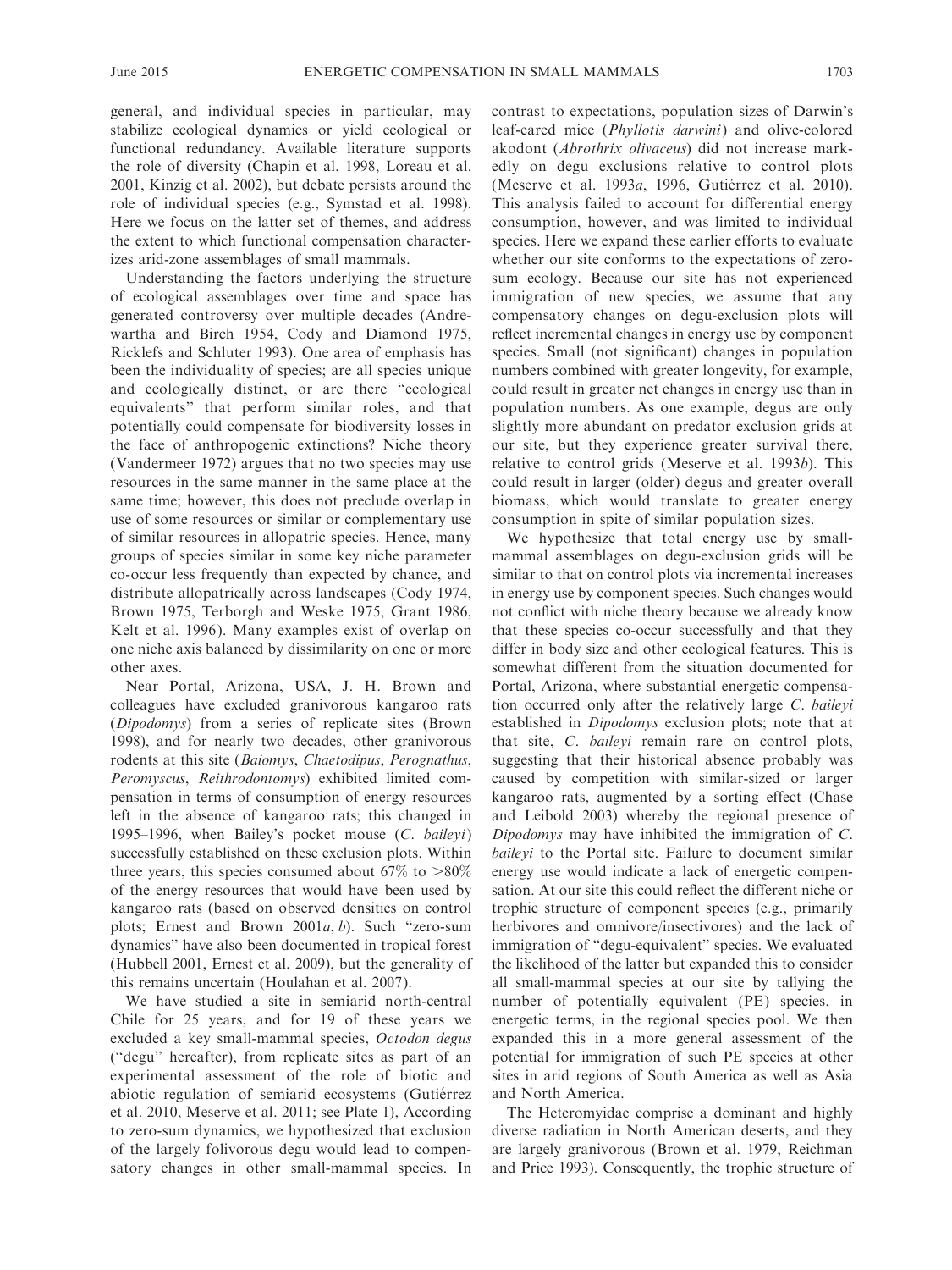

PLATE 1. A young degu (Octodon degus), a key small mammal species found in areas of Chile with a mediterranean climate. Experimental removal of degus from replicate plots in semiarid coastal thorn-scrub habitat in north-central Chile revealed no evidence of energetic or functional compensation. Photo credit: P. L. Meserve.

these faunas differs from that of other deserts, which have greater representation by folivorous, omnivorous, and carnivorous small mammals (Kelt et al. 1996, Fox 2011, Kelt 2011). Because other deserts lack such a serendipitous radiation (Mares 1979, 1993b) we predicted that sites in other deserts would exhibit fewer PE species than those in North America.

### **METHODS**

# Fray Jorge

Since 1989, we have studied small mammals, plants, and predators in a national park in north-central Chile. This 10 000-ha semiarid site has been protected from grazing and woodcutting since 1947, and was designated as a UNESCO Man and the Biosphere (MAB) reserve in 1977. Given this protection, the site has a mature vegetative community that hosts a largely intact biota. We established 16 75  $\times$  75 m plots and allocated them randomly to four experimental treatments ( $n = 4$  plots per treatment). These included exclusion of predators with fencing and polyethylene netting; exclusion of a common small mammal, the degu; exclusion of predators and degus; and control plots where all taxa had free access (Meserve et al. 2003, Gutiérrez et al. 2010). In the face of very limited vegetative responses to the exclusion of degus, we converted four degu exclusions in 2007 to exclusions of invasive lagomorphs (Lepus europaeus, Oryctolagus cuniculus). Hence, data reported here comprise 19 years (1989–2007). All sites were sampled monthly with live traps; small mammals were uniquely marked with ear tags or leg bands. All field methods and handling procedures were approved by the Institutional Animal Use and Care Administrative Advisory Committee at both the University of California, Davis, and Northern Illinois University, and met guidelines recommended by the American Society of Mammalogists (Sikes et al. 2011, 2012).

# Energy use at Fray Jorge

We assessed energetic compensation (following Ernest and Brown 2001a) in degu exclusion and control plots. We calculated minimum number known alive (MNKA; Krebs 1966, Hilborn et al. 1976) for 6-month time periods (May–October, November–April) and calculated energy use per species as  $E_i = \text{MNKA}_i \times \text{aM}_i^{0.75}$ , where *i* indexes species, *a* is a scaling constant ( $a = 5.69$ ), and  $M$  is the mean body mass of individuals of species  $i$ during the given time period. We calculated energetic compensation as  $C = (E_C - E_{-D})/E_{D(C)}$ , where  $E_C$  and E-<sup>D</sup> are total energy use by non-degu species on control and degu exclusion  $(-D)$  plots, respectively, and  $E_{D(C)}$  is energy use by degus on control plots (see Ernest and Brown 2001a). Our approach differs from that of Ernest and Brown  $(2001a)$  in two ways. We calculated MNKA for 6-month periods whereas Ernest and Brown used the average of six monthly estimates, and we used the mean mass of individuals during each 6-month period instead of a single value per species over all time periods; neither of these changes should be analytically important. We compared energy use on control and degu-removal plots using repeated-measures analysis of variance (rmANO-VA) in SAS (Proc GLM; SAS Institute 2008). It is important to note here that all other species in the region had full access to degu exclusion plots; hence, exclusion of one folivore did not equate to exclusion of other folivores or granivore/folivores (e.g., lagomorphs, Abrocoma, Phyllotis). To confirm that any differences between treatments were due to compensatory dynamics, we assessed energetic compensation on degu exclusion plots with a paired  $t$  test (Proc TTEST; SAS Institute 2008).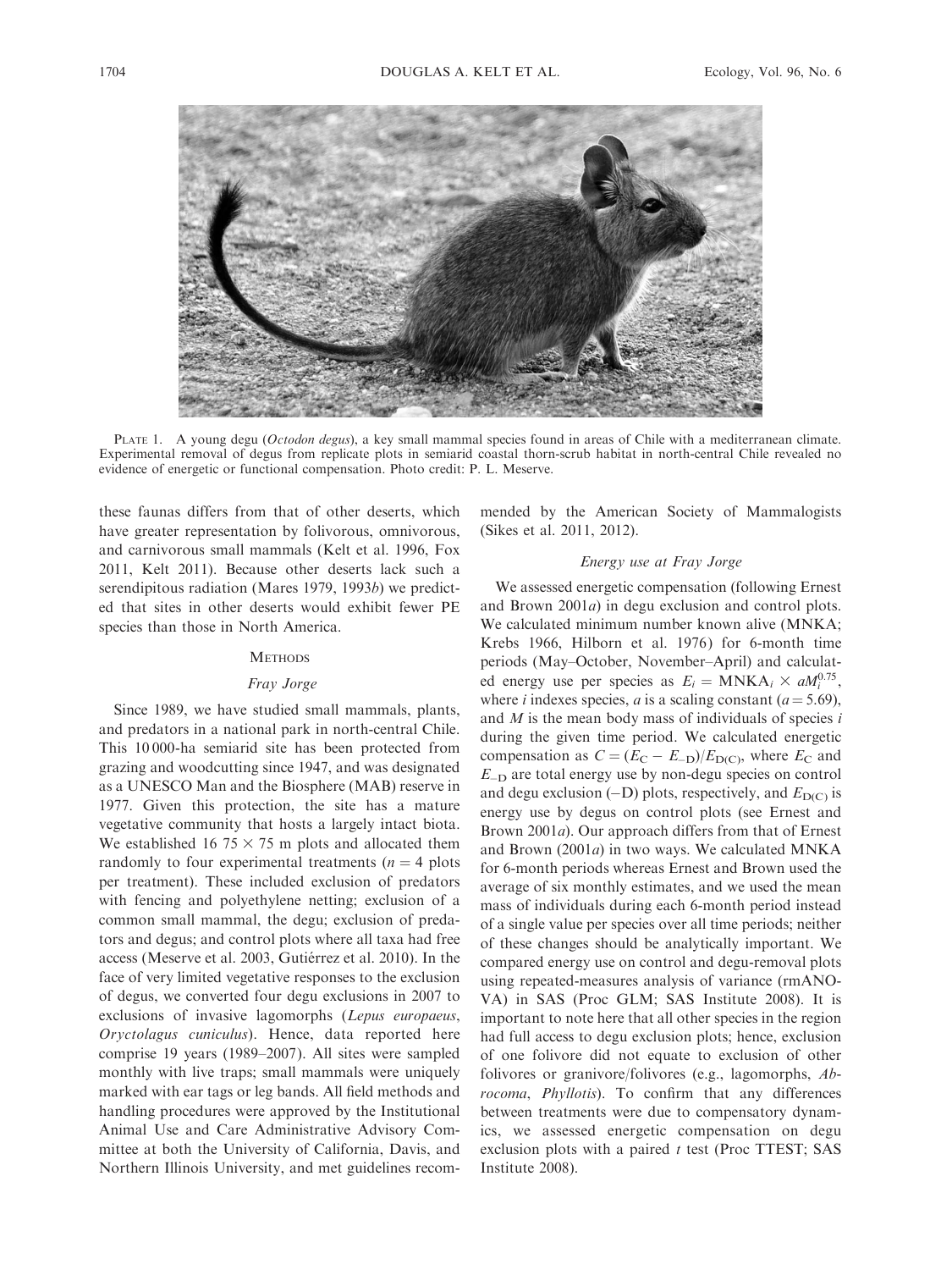

FIG. 1. Temporal variation in energy use across all species and plots (four  $75 \times 75$  m plots per treatment) in semiarid coastal thorn-scrub in Fray Jorge, north-central Chile, 1989–2007. (a) Total energy use (mean  $\pm$  SD) on control (degu [Octodon degus] access) and experimental (degu exclusion) grids. Energy use per species was calculated as  $E_i = \text{MNKA}_i \times \text{aM}_i^{0.75}$ , where i indexes species, *a* is a scaling constant ( $a = 5.69$ ), and *M* is the mean body mass of individuals of species *i* during the given time period. (b) Energetic compensation by non-degu small mammals, calculated as  $C = (E_C - E_{-D})/E_{D(C)}$  where  $E_C$  is total energy use across all non-degu species in control plots,  $E_{-D}$  is total energy use by non-degu species on degu exclusion plots, and  $E_{D(C)}$  is energy use by degus on control plots. Statistical tests indicate no significant differences between control and degu-exclusion plots.

# Potentially equivalent species

We defined potentially equivalent (PE) species as those species in the regional pool for a site that were trophically similar and that were within 10% of the mass of focal species. We extracted data on the composition of local assemblages and geographic species pools (Kelt et al. 1995) for arid lands in North America ( $n = 201$ sites), the Gobi Desert ( $n = 97$ ), and South America ( $n =$ 96) from Meserve and Glanz (1978), Pearson and Ralph (1978), Kelt et al. (1996), and M. D. Rodríguez and R. A. Ojeda (*personal communication*; see also Rodríguez (2011)). All species are listed in Appendix A, and the composition of local sites and their associated species pools are provided in the Supplement. For each species at every site, we determined the number of PE species in the site-specific pool with the proviso that no PE species was counted more than once. Distributions of PE species were compared using Kolmogorov-Smirnov two-sample tests and Kuiper's tests (Proc NPAR1WAY; SAS Institute 2008); because our a priori expectations were that North America would have similar numbers of PE species to those in Asian deserts but greater than South America, these comparisons were limited to North America vs. Gobi and vs. South America. Finally, we assessed whether the number of PE species at Portal and Fray Jorge were in the extreme tail of the North and South American distributions by tallying the number of sites in the data set with as many or more PE species as these two sites; for this analysis we treated site #29 from Brown and Kurzius (1987) as representing the Portal site; site #29 is located about 1 km NW of the Portal site and species composition reflects that for the long-term Portal grids (J. H. Brown, personal communication).

# **RESULTS**

# Evidence for energetic compensation at Fray Jorge

Small mammals at Fray Jorge fluctuate greatly in response to temporal variation in rainfall (Meserve et al.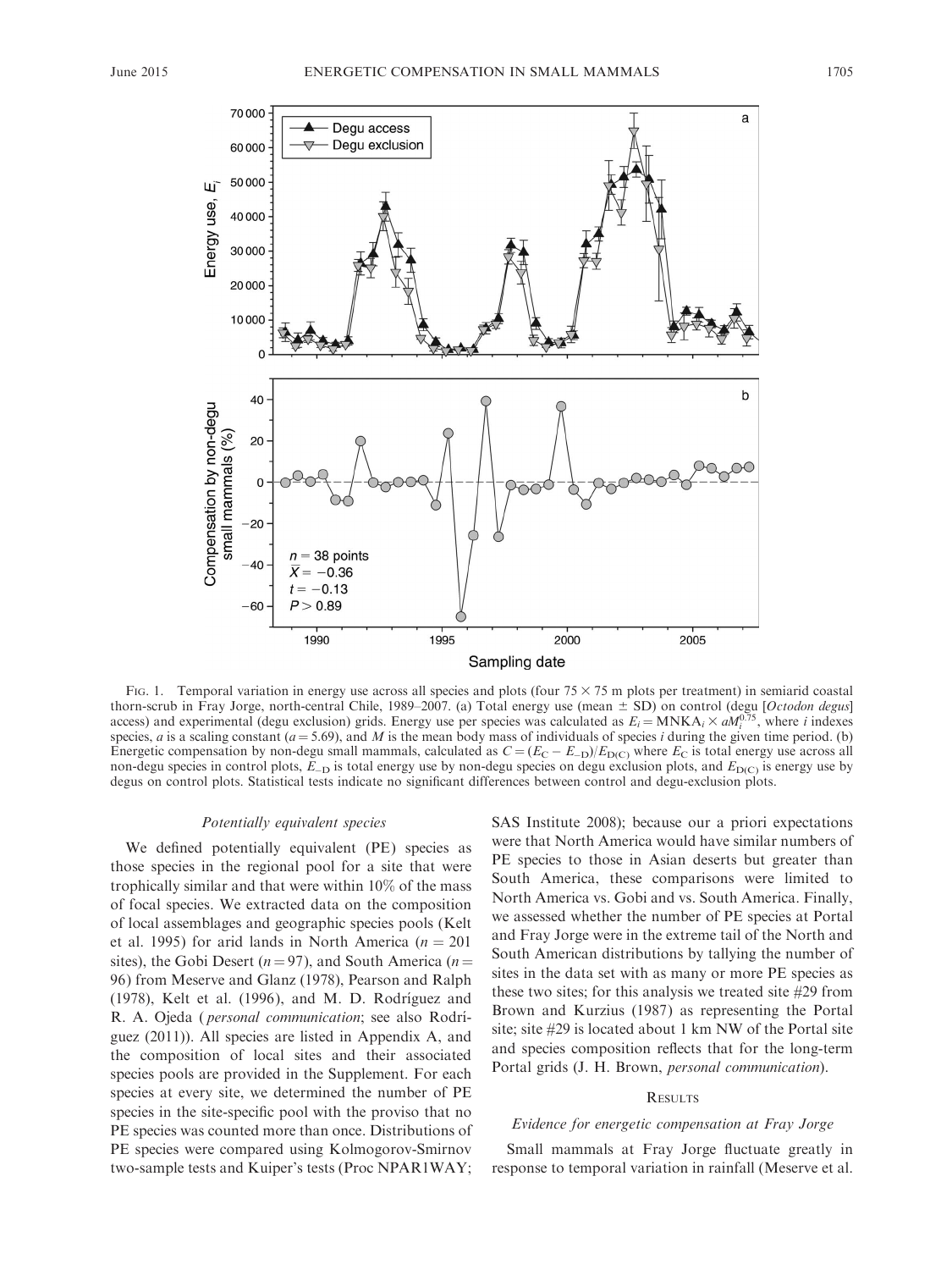1993a, 1996, 2003, Gutiérrez et al. 2010). Where degus have been excluded (Fig. 1), energy consumption has remained lower than that of degu-access plots (rmA-NOVA,  $F_{1,6} = 30.32$ ,  $P = 0.0015$ ). Moreover, compensatory energy use by other species is trivial  $(t_{38} = -0.13,$  $P > 0.89$ ), suggesting that in nearly two decades and in the face of enormous demographic fluctuations that result in widespread immigration from other habitats in the park (Meserve et al. 2003, Milstead et al. 2007), other species do not consume resources left in the absence of degus.

# Potentially equivalent species

North American sites potentially have more equivalent species than sites in the Gobi Desert, and although the range of PE species is similar to that of South American arid sites, the latter has fewer sites with very few PE species (Fig. 2, Table 1). The median and mean number of PE species in North America is much greater than that of the Gobi Desert, but not greatly different from than that of South American sites (Table 2). In contrast, the distribution of trophically defined PE species at North American sites differed from that in both the Gobi Desert and South American sites (Table 1). Only North American sites had any carnivorous PE species, the Gobi lacked omnivorous PE species, and South America lacked any granivorous PE species. Note that this is not to say that these trophic groups do not exist in these regions, but merely that species pools lack species to replace local losses in these groups. North American sites had many more granivorous PE species than did Gobi sites, and all three regions had a median of zero folivores, and mean values below 1. South American sites had more omnivorous PE species than did other regions.

Among North American sites, Portal (as represented by site #29 in Brown and Kurzius 1987) is exceeded by only two other sites in total PE species (Table 3). Additionally, this site is in the extreme tail for carnivores and marginally so for granivores and omnivores. In contrast, Fray Jorge appears representative of other South American sites, reaching the 51st and 57th percentiles for omnivores and all species combined, respectively.

Given the preeminent role of interspecific competition underlying community assembly (Bowers and Brown 1982, Brown and Heske 1990, Brown et al. 2002) and energetic compensation (Ernest and Brown 2001b, Ernest et al. 2008), and recognizing the arbitrary nature of our 10% body size limit for PE species, we expanded the definition of PE species to include all species up to 110% of the body size of each focal species, and we recalculated distributions for each continent and each trophic guild (Appendix B). This is a more liberal definition of which species have the potential to compensate, but provides context for the preceding analysis. The result of this definition of PE was to greatly increase the number of PE species at sites, but this was particularly notable for folivores and granivores. The median number of folivorous PE species in North America (11) was greater than that in South America (0), and extended to higher values (61 vs. 48 species, reflecting the larger species pool of North American sites); however, both continental distributions were much greater than that for the Gobi Desert (median 0 species, range 0–4). North America had vastly more granivorous PE species (median 30 species) than did the Gobi (median 0), and South American sites lacked any such species. South America had many more omnivore PE species (median 26) than North America (median 14), and the Gobi lacked these entirely; the distribution for South American sites (range, 16–27 species) was well above that for North America (0–16 species). Finally, this broadened definition of PE included some carnivorous PE species at South American sites (unlike the earlier analyses), The net result was that the Gobi Desert had many fewer PE species (range 0–4 species, median 0) than either South America (range 16–48 species, median 28) or North America (range 9– 61 species, median 44).

# **DISCUSSION**

The extent to which species have unique ecological roles has been debated extensively (Chase and Leibold 2003, Soberon 2007). The broader role of biodiversity in promoting or sustaining ecological functionality is widely accepted (Kinzig et al. 2002, Loreau et al. 2002, Hooper et al. 2005), and although functional redundancy has been the subject of numerous reports (e.g., Lawton and Brown 1994, Rosenfeld 2002, Wohl et al. 2004, Guillemot et al. 2011), the role of individual species has received less attention (Gitay et al. 1996, Symstad et al. 1998, Thibault et al. 2010). Basic niche theory (Vandermeer 1972, Schoener 2009) highlights the prediction that no species that co-occur can have the same realized niche. Indeed, even for the heteromyid rodents studied by Ernest and Brown (2001a) and presented as examples of energetic equivalence (Ernest et al. 2008), Thibault et al. (2010) concluded that these species were complementary to each other rather than equivalent or redundant. Nonetheless, the dynamics at Portal raise the question of the permeability of local assemblages and whether species invade by occupying otherwise ''vacant niches'' (e.g., Herbold and Moyle 1986; K. Rohde, personal communication) or by coopting niche space from one or more preexisting species, and the extent to which energetic equivalence (if not ecological redundancy) characterizes natural systems.

Using a similar long-term exclusion in an evolutionarily independent region, we documented no evidence of energetic compensation over 19 years in northern Chile; energy consumption in removal plots remained lower than or similar to that documented in control plots with full access by all species. This is similar to earlier results from Portal (Brown and Munger 1985, Brown et al. 1986), and it might be that a longer duration of degu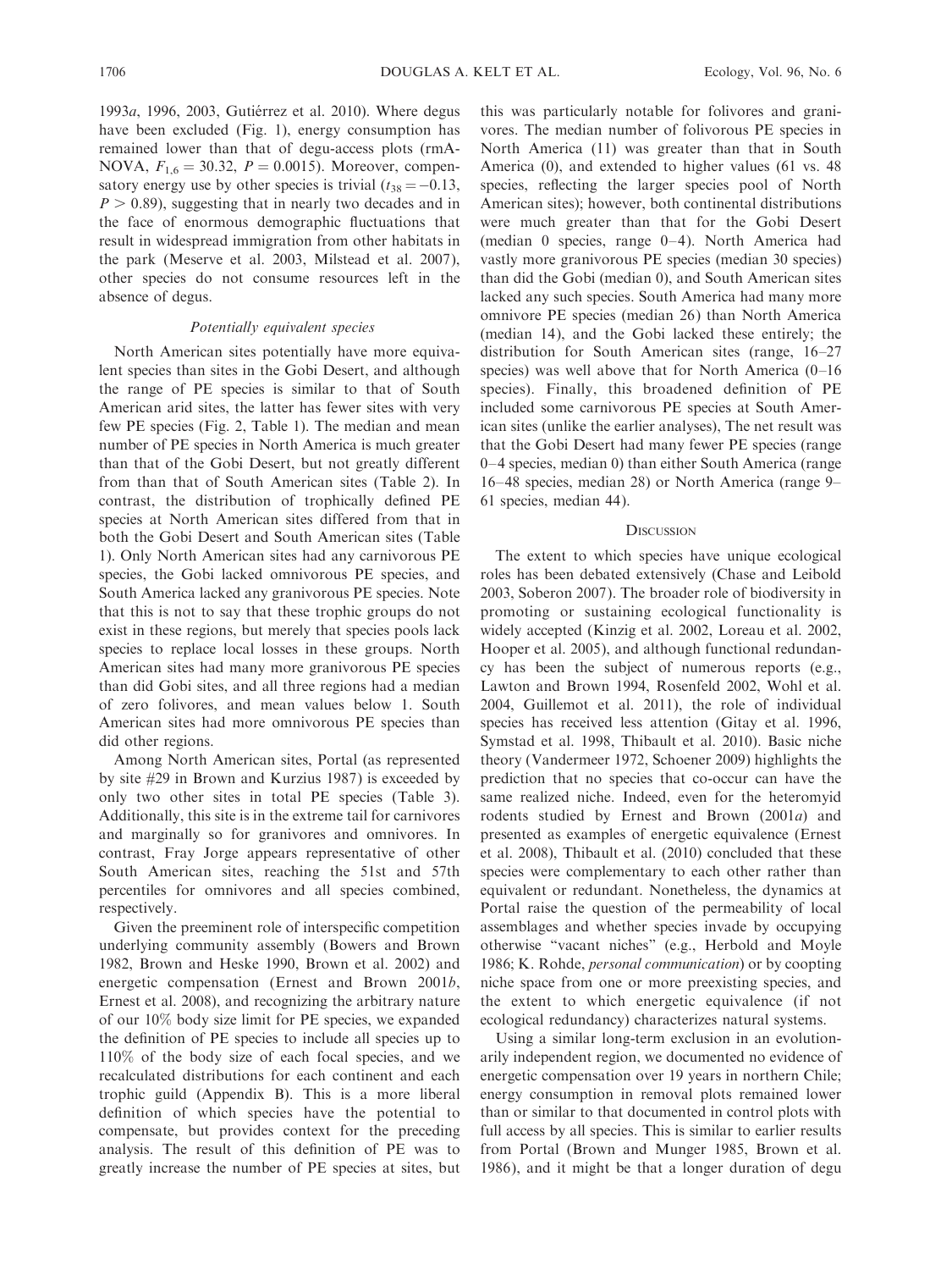

FIG. 2. Distribution of potentially equivalent (PE) species in three regions. Triangles represent the median values for each region. Stars indicate the number of potentially equivalent species at two focal sites Portal, Arizona, USA (representing the North American region); Fray Jorge, north-central Chile (representing the South American region). Note that the median number of all PE species was identical for Portal and Fray Jorge, that for folivorous PE species was zero in all deserts, and that of granivorous PE species was zero in Gobi and South American sites; Gobi and South American sites lacked carnivorous PE species (Table 2).

exclusion would reverse this pattern, as observed at Portal (Ernest and Brown 2001a). Such an experiment is not possible, but in an effort to address this possibility, we evaluated the number of potentially equivalent species (PE) in the geographic species pool for multiple sites in two arid regions of the Northern Hemisphere and throughout arid regions of South America.

If the patterns observed at Portal were a product of the unique diversification of the largely granivorous heteromyid rodents, then we would expect that, on average, sites in North America would have more PE species than other arid regions. Although this prediction was not supported in a comparison between North and South America, it was for the Gobi. In contrast to comparisons of total PE species, this prediction was overwhelmingly supported for granivorous PE species, which were 33 times more likely in North American sites than Gobi sites, and were entirely missing from South American sites (see Mares and Rosenzweig 1978, Mares 1993a). Somewhat unexpectedly, omnivores were the dominant PE species in South American sites, and they were nearly as common as granivorous ones in North America, calling into question the overriding importance of the heteromyid radiation or of granivore diversity in general (but see further discussion).

In contrast to observed dynamics at Portal, where the abundance and diversity of granivorous rodents may have allowed for the compensatory dynamics docu-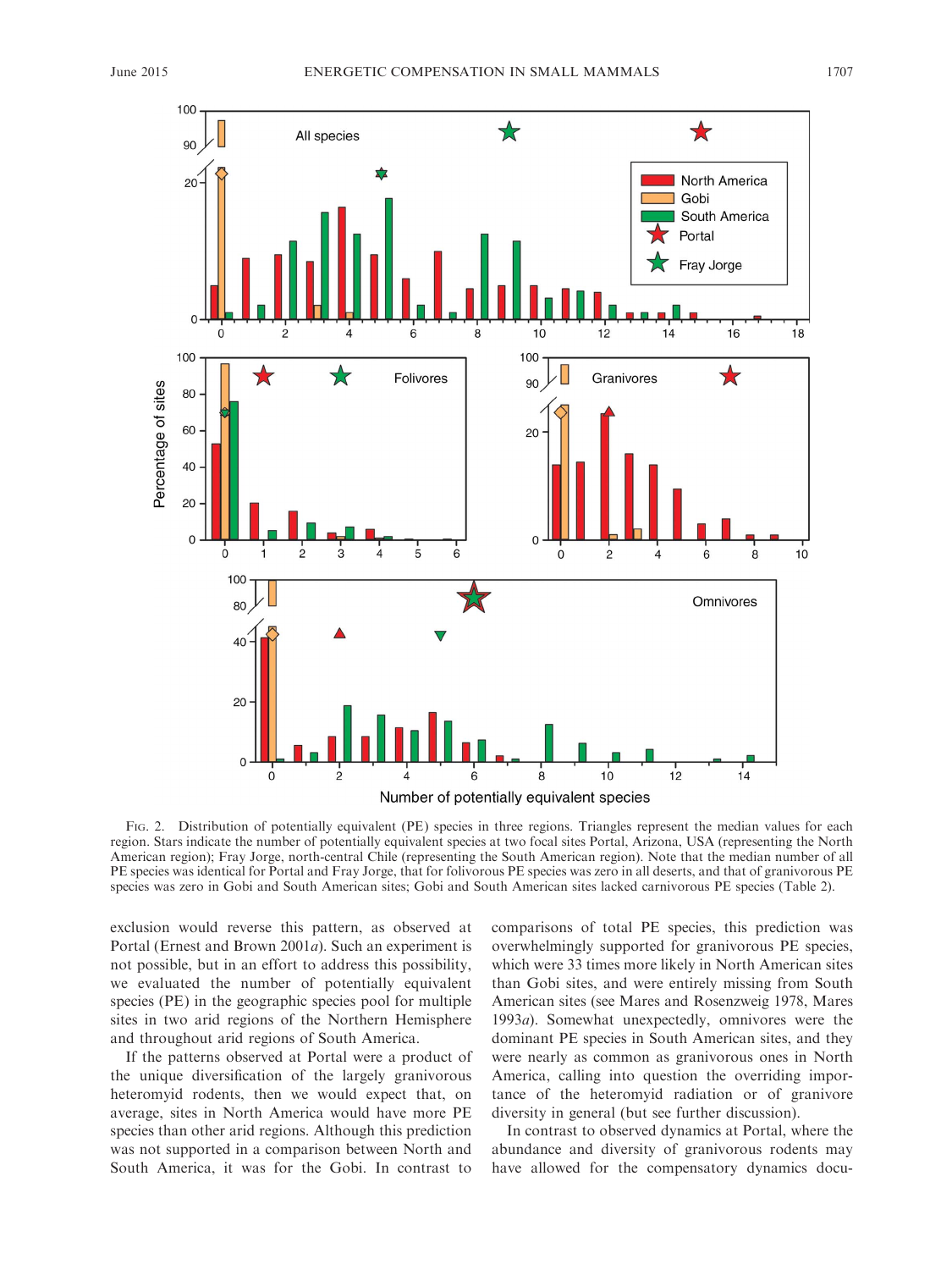TABLE 1. Tests of the distribution of potentially equivalent (PE) small-mammal species in North America (NA), the Gobi Desert, and South America (SA).

| Trophic group |       | Kolmogorov-Smirnov | Kuiper      |          |  |
|---------------|-------|--------------------|-------------|----------|--|
| and region    | D     | P                  | $K_{\rm a}$ | P        |  |
| All species   |       |                    |             |          |  |
| NA vs SA      | 0.108 | 0.434              | 1.227       | 0.495    |  |
| NA vs. Gobi   | 0.716 | < 0.0001           | 5.794       | < 0.0001 |  |
| Folivores     |       |                    |             |          |  |
| NA vs. SA     | 0.233 | 0.0017             | 1.878       | 0.0226   |  |
| NA vs. Gobi   | 0.442 | < 0.0001           | 3.489       | < 0.0001 |  |
| Granivores    |       |                    |             |          |  |
| NA vs. Gobi   | 0.572 | < 0.0001           | 4.627       | < 0.0001 |  |
| Omnivores     |       |                    |             |          |  |
| NA vs. SA     | 0.426 | < 0.0001           | 3.434       | < 0.0001 |  |
| NA vs. Gobi   | 0.587 | < 0.0001           | 4.749       | < 0.0001 |  |

Notes: None of our sites in the Gobi or South American regions included any carnivorous PE species; no South American sites included any granivorous PE species (Table 2), so we did not compare this trophic group with North America. Here  $D$  and  $K_a$  are Kolmogorov-Smirnov and Kuiper test statistics, respectfully. Tests were qualitatively identical if six South American sites lacking any species (see Appendix B) were removed from analysis.

mented by Ernest and Brown (2001 $a$ ,  $b$ ), folivorous PE species are uncommon in South American sites, and this could underlie the lack of response to the exclusion of degus at our site in Chile. The abundance of omnivorous PE species, however, might be expected to allow for ecological response, but this was not observed.

These patterns were greatly amplified when we used a more liberal definition of PE species that included all smaller species (not only those within 10% of the body mass of target species). In particular, for granivorous species, median sites in North America have 30 PE for any locally occurring taxon, whereas Gobi and South American sites have none. Using either definition of PE species, South American sites exceed those in North America only for omnivorous species, which reflects either the more catholic diets of South American small mammals or our ignorance of their dietary preferences.

These intercontinental differences may be rooted in the distinct geographical and evolutionary histories of each region, the result of which are very different

radiations of independent mammal lineages in distinct environments over different periods of time (Kelt et al. 1996, Shenbrot et al. 1999). The unique role of the heteromyid radiation in North America is well-known (Mares 1993b, Kerley and Whitford 1994, Kelt et al. 1996), and has resulted in large pools of ecologically similar species for many locations in North American deserts, even if only a subset of these co-occurs locally (Brown and Kurzius 1987, Kelt et al. 1996). The Heteromyidae probably originated in the Oligocene, with subfamilies well-established by the Miocene (Alexander and Riddle 2005, Hafner et al. 2007), and is complemented by a smaller assortment of muroid rodents, most of which are omnivorous or folivorous. Asian deserts are populated primarily by murid (gerbilline) and dipodid rodents that diverged by the middle Miocene (Pavlinov et al. 1990, Shenbrot et al. 1995). Asian deserts are older than those of North America, e.g., Miocene (Guo et al. 2002) or perhaps Eocene (Bosboom et al. 2014) vs. Pleistocene (Webb 1977, Axelrod 1979) and possibly Miocene (Riddle 1995, Hafner et al. 2007), but both evidently are quite young in comparison with the Atacama Desert of coastal South America, which may date to the Jurassic (Hartley et al. 2005) and includes some of the most hyperarid regions on Earth. Small-mammal assemblages there comprise species that have immigrated either from Mediterranean Chile, by trans-Andean immigration via deep valleys that descend on the western slopes of the Andes and provide corridors between arid habitats of the Altiplano and lower elevations, or possibly along a north–south "desertic corridor" on the western flanks of the Andes (Meserve and Kelt 1990, Marquet 1994, Moreno et al. 1994). South American arid regions considered here (Marquet 1994, Kelt et al. 1996) include areas of the Atacama as well as the dry Altiplano of Peru, Bolivia, and northern Chile and Argentina. South American arid lands include both caviomorph and sigmodontine radiations, which evidently lack species able to survive without free water (Mares 1977, Bozinovic and Gallardo 2006).

At Fray Jorge, we excluded a large-bodied folivore. Our quantification of energetic compensation might be flawed if our sampling there failed to include the full range of folivores or if our experimental exclusions

TABLE 2. Descriptive statistics for the distribution of potentially equivalent (PE) small-mammal species in North America (NA), the Gobi Desert, and South America (SA).

| Trophic group    | Mean no. PE species |       |       | Median no. PE species |      |    |
|------------------|---------------------|-------|-------|-----------------------|------|----|
|                  | <b>NA</b>           | Gobi  | SА    | NA                    | Gobi | SА |
| All species      | 5.493               | 0.103 | 5.781 |                       |      |    |
| Carnivores       | 0.189               |       |       |                       |      |    |
| Folivores        | 0.935               | 0.103 | 0.542 |                       |      |    |
| Granivores       | 2.746               | 0.082 |       |                       |      |    |
| <b>Omnivores</b> | 2.284               |       | 5.240 |                       |      |    |

Notes: Blank cells indicate that no South American sites exhibited any granivorous PE species. See Appendix B for comparable data using a more liberal definition of PE species.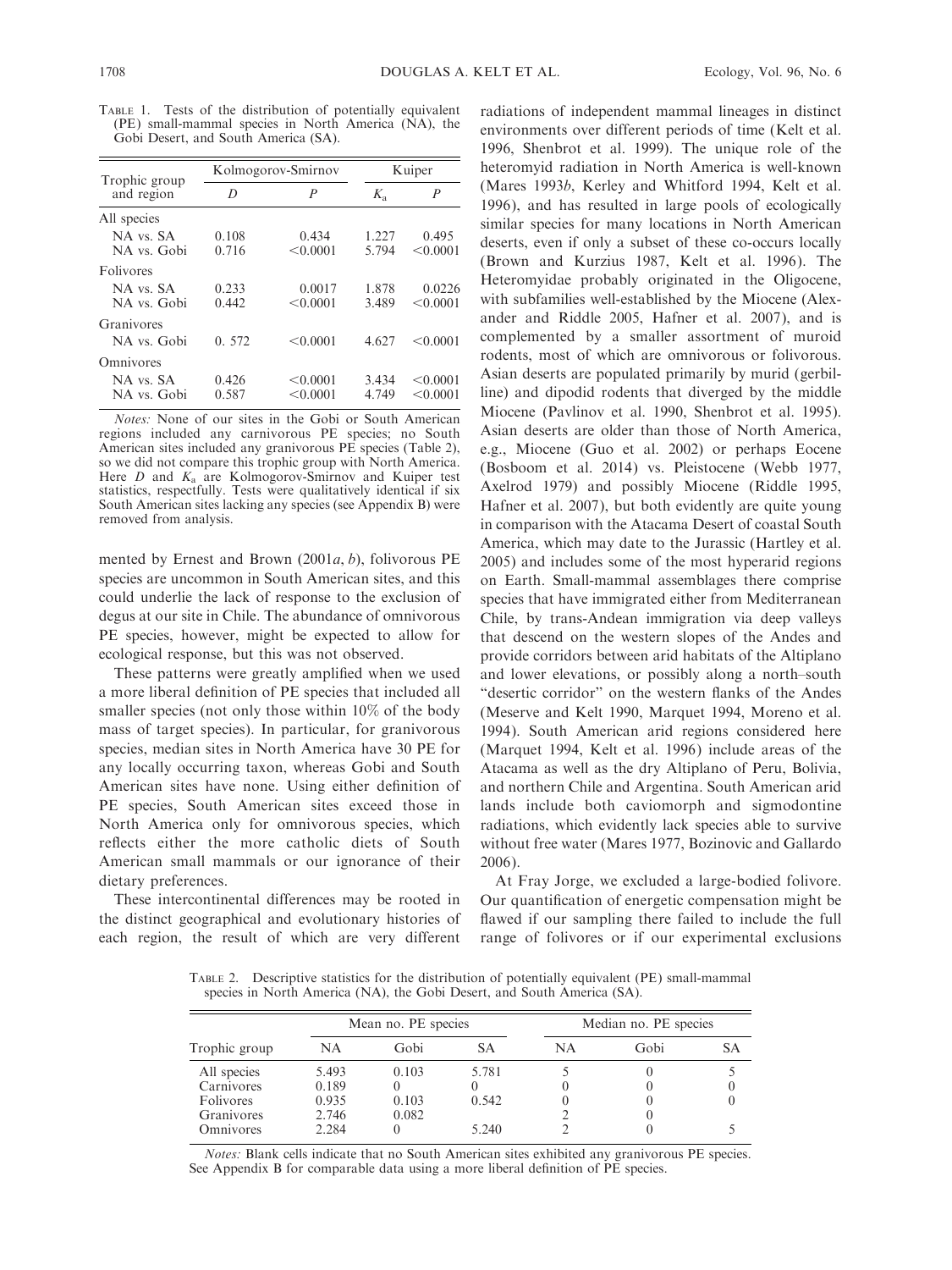TABLE 3. Number of potentially equivalent small-mammal species (PE) at Portal, Arizona, USA, and Fray Jorge, north-central Chile, relative to all sites in the continental data sets (regional pool).

|                  | Portal (site, $10$ spp.; pool, $28$ spp.) |           |            | Fray Jorge (site, 7 spp.; pool, 11 spp.) |           |           |
|------------------|-------------------------------------------|-----------|------------|------------------------------------------|-----------|-----------|
| Trophic group    | No. PE spp.                               | No. sites | % sites    | No. PE spp.                              | No. sites | $%$ sites |
| All species      | 15                                        | 3/201     | 1.5        |                                          | 55/96     | 57.3      |
| Carnivores       |                                           | 6/201     | <b>3.0</b> |                                          | 96/96     | 100       |
| <b>Folivores</b> |                                           | 95/201    | 47.3       |                                          | 96/96     | 100       |
| Granivores       |                                           | 12/201    | 6.0        |                                          |           |           |
| Omnivores        | 6                                         | 17/201    | 8.5        | <sub>()</sub>                            | 49/96     |           |

Notes: Values are the number and percentage of sites out of the total number of regional arid sites ( $n = 201$  for North America;  $n = 96$  for South America) for which the number of species is equal to or greater than that of the focal site (Portal or Fray Jorge). Boldface type indicates those sites that were in the extreme 10% of the observed distribution.

hindered access by other folivores in addition to degus. For example, trophic overlap may not be limited to those species sampled by small-mammal traps (Keesing 2000, Pringle et al. 2014). However, we do not believe this to be a concern at our site. Introduced lagomorphs and native guanaco (Lama glama) readily access both control and degu removal plots but do not appear to favor any of our treatments. Guanacos are generalist herbivores (e.g., Baldi et al. 2004), although in the Chilean Andes they selected for perennial grasses and legumes (Cortés et al. 2003). However, the guanaco population at Fray Jorge is quite limited (as few as eight individuals; Cook M. 2013) and seems unlikely to have a substantial impact at the scale of these exclusions. Invasive lagomorphs could compete with small mammals in this region of Chile, although Jaksic (1998:167, translated from Spanish) emphasized that Oryctolagus (by far the more abundant invasive lagomorph at our site) ''do not appear to compete for forage with folivorous rodents, due to their complementary spatial distribution.'' In the northcentral Chilean Andes, Lepus has a broader trophic niche than three native rodents, but dietary overlap was greatest among the rodent species (López-Cortés et al. 2007). In 2007, we established four lagomorph exclusions to evaluate the relative top-down influence of native and invasive folivores on introduced and native plants. These grids have been sampled identically to other grids and between 2007 and 2012, energy consumption was not different when compared with control plots (rmANOVA  $F_{1,6} = 0.08$ ,  $P = 0.79$ ). These data do not support a hypothesis that invasive lagomorphs forage differentially in degu-exclusion plots, and we argue that they are unlikely to be responsible for the lower energy consumption documented among rodents there.

Two other large-bodied folivorous rodents, the moon-toothed degu (O. lunatus) and Bennett's chinchilla rat (Abrocoma bennetti), are similar in size to degus or larger. Neither of these is abundant at our site, however (Meserve et al. 1993*a*, 1995), and in any case they gain occasional access to degu exclusions via breaches caused by the tunneling activity of coruro (Spalacopus cyanus), which are not influenced by our fencing and respond irruptively in wet years (hence, this influence is sporadic in nature). O. lunatus is quite rare in our study area and appears to be a riparian/ mesic specialist (our study plots are semiarid shrub) and Abrocoma is an uncommon resident on most of our study plots. Importantly, degus are removed from treatment plots monthly, but neither O. lunatus nor A. bennetti are removed from these grids, yet their densities remain very low on all sites where they occurred (Gutiérrez et al. 2010).

Finally, reflecting the continental pools from which they are derived, the trophic structure at Fray Jorge is very different from that at Portal. Whereas the latter includes a number of species known to emphasize seeds in their diet, the former has fewer species overall, and these are notable for being more evenly distributed across trophic ''space,'' as shown by Meserve (1981: Fig. 1) in a triangular presentation based on proportional consumption of insects, seeds, and foliage. Fray Jorge supports one carnivore (Thylamys elegans), one omnivore (A. olivaceus), and one carnivore/omnivore (A. longipilis). Two species are largely folivorous (O. degus, A. bennetti), and two are largely granivorous (P. darwini, Oligoryzomys longicaudatus). However, closer attention to temporal changes in diets (Meserve 1981: Tables 2–4) show that *Phyllotis* and both *Abrothrix* species consume large amounts of foliage through the year, notably that of Chenopodium petiolare, a preferred forage species of degus (up to 22%, 26%, and 46% for A. longipilis, A. olivaceus, and Phyllotis, respectively). The more ''balanced'' trophic structure at Fray Jorge may underlie the lack of compensatory responses, and indeed had we been able to exclude a different species (e.g., Phyllotis), our results might differ. Hence, these results do not disallow or even doubt the importance of compensatory dynamics in arid-adapted assemblages of small mammals, but they do call attention to the need for further studies to better understand the generality of this phenomenon.

Whether Portal or Fray Jorge is more representative of small-mammal assemblages will require data from additional sites, but using our metric, at least, Portal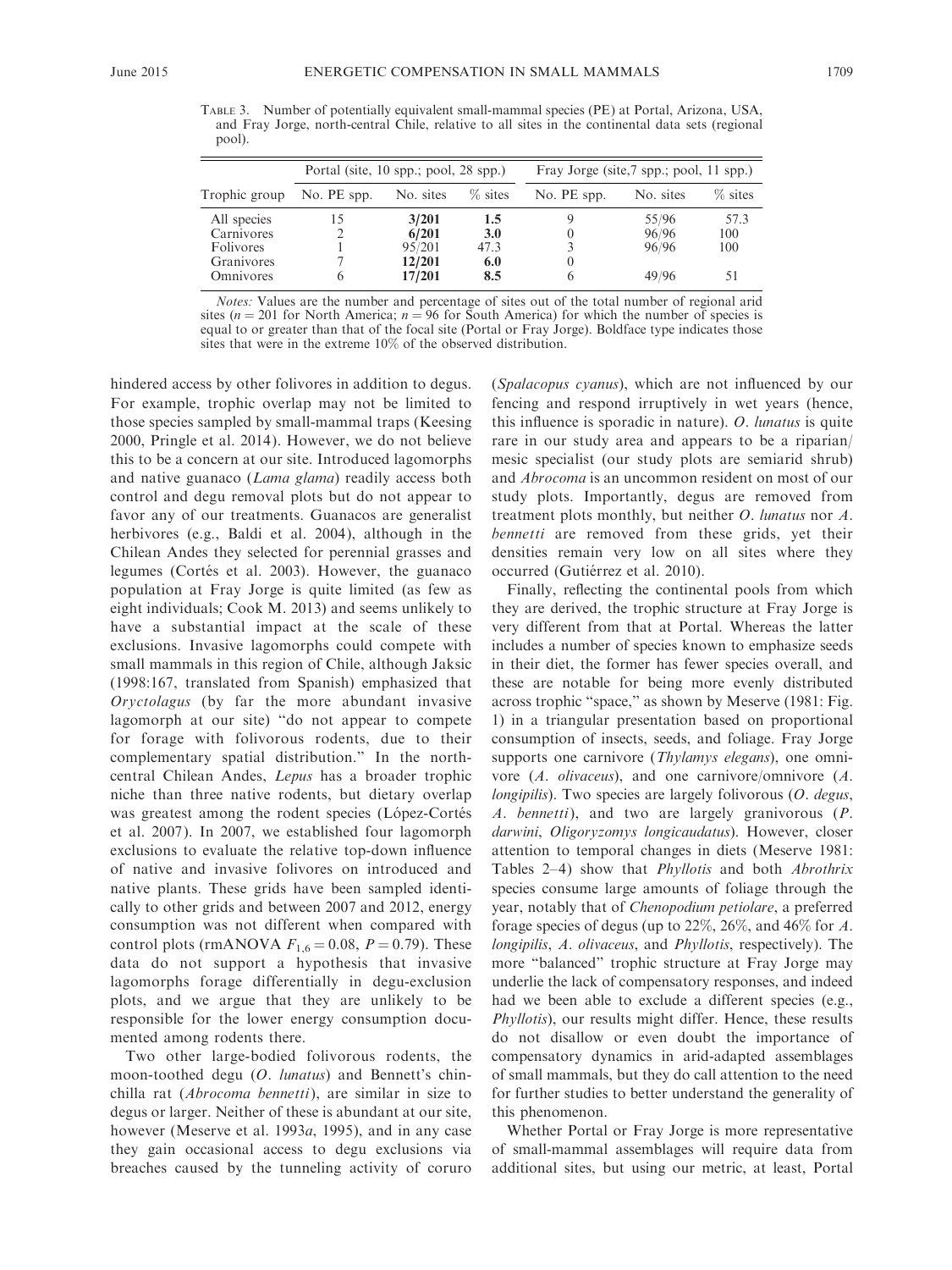appears to be atypical among arid sites within North America. In contrast, Fray Jorge appears to be representative of South American arid lands. This suggests that most sites in North America may be less predisposed to the type of energetic compensation documented at Portal, whereas most sites in South American arid lands are likely to reflect patterns documented at Fray Jorge. Houlahan et al. (2007) argued that zero-sum dynamics do not apply generally to species abundances; our data question the extension of such assumptions to biomass and energy consumption as well. These intercontinental comparisons also underscore the role that historical contingency plays in contemporary ecological structure and possibly function (Ricklefs and Schluter 1993), as well as the need for additional long-term data sets to allow for broader generalization of ecological patterns.

### **ACKNOWLEDGMENTS**

We thank J. H. Brown, P. A. Marquet, and G. I. Shenbrot for making their data sets available, and R. A. Ojeda and D. Rodriguez for additional data from arid regions of Mendoza Province, Argentina. Two anonymous reviewers provided useful comments that helped to improve the presentation (and in one case, to correct an important error). Our long-term work in Chile has been collaterally funded by the National Science Foundation (most recently DEB-0948583 to D. A. Kelt and DEB-0947224 to P. L. Meserve), Chilean CONICYT (most recently FONDECYT 1110228 to J. R. Gutiérrez), the Institute of Ecology and Biodiversity (www.ieb-chile.cl), the University of California–Davis, Northern Illinois University, the Universidad de La Serena, and by Chile's National Forest and Park Service (CONAF) and Agriculture Service (SAG).

### LITERATURE CITED

- Alexander, L. F., and B. R. Riddle. 2005. Phylogenetics of the new world rodent family Heteromyidae. Journal of Mammalogy 86:366–379.
- Andrewartha, H. G., and C. Birch. 1954. The distribution and abundance of animals. University of Chicago Press, Chicago, Illinois, USA.
- Axelrod, D. I. 1979. Age and origin of Sonoran Desert vegetation. Occasional Papers, California Academy of Sciences 132:1–74.
- Baldi, R., A. Pelliza-Sbriller, D. Elston, and S. Albon. 2004. High potential for competition between guanacos and sheep in Patagonia. Journal of Wildlife Management 68:924–938.
- Bosboom, R. E., H. A. Abels, C. Hoorn, B. C. J. van den Berg, Z. Guo, and G. Dupont-Nivet. 2014. Aridification in continental Asia after the Middle Eocene Climatic Optimum (MECO). Earth and Planetary Science Letters 389:34–42.
- Bowers, M. A., and J. H. Brown. 1982. Body size and coexistence in desert rodents: chance or community structure? Ecology 63:391–400.
- Bozinovic, F., and P. Gallardo. 2006. The water economy of South American desert rodents: from integrative to molecular physiological ecology. Comparative Biochemistry and Physiology C 142:163–172.
- Brook, B. W., E. C. Ellis, M. P. Perring, A. W. Mackay, and L. Blomqvist. 2013. Does the terrestrial biosphere have planetary tipping points? Trends in Ecology and Evolution 28: 396–401.
- Brook, B. W., N. S. Sodhi, and C. J. A. Bradshaw. 2008. Synergies among extinction drivers under global change. Trends in Ecology and Evolution 23:453–460.
- Brown, J. H. 1975. Geographical ecology of desert rodents. Pages 315–341 in M. L. Cody and J. M. Diamond, editors. Ecology and evolution of communities. Belknap Press, Harvard University, Cambridge, Massachusetts, USA.
- Brown, J. H. 1998. The desert granivory experiments at Portal. Pages 71–95 in W. J. Resetarits, Jr., and J. Bernardo, editors. Experimental ecology: issues and perspectives. Oxford University Press, New York, New York, USA.
- Brown, J. H., D. W. Davidson, J. C. Munger, and R. S. Inouye. 1986. Experimental community ecology: the desert granivore system. Pages 41–61 in J. Diamond and T. J. Case, editors. Community ecology. Harper and Row, New York, New York, USA.
- Brown, J. H., and E. J. Heske. 1990. Control of a desert grassland transition by a keystone rodent guild. Science 250: 1705–1707.
- Brown, J. H., D. A. Kelt, and B. J. Fox. 2002. Assembly rules and competition in desert rodents. American Naturalist 160: 815–818.
- Brown, J. H., and M. A. Kurzius. 1987. Composition of desert rodent faunas: combinations of coexisting species. Annales Zoologici Fennici 24:227–238.
- Brown, J. H., and J. C. Munger. 1985. Experimental manipulation of a desert rodent community: food addition and species removal. Ecology 66:1545–1563.
- Brown, J. H., O. J. Reichman, and D. W. Davidson. 1979. Granivory in desert ecosystems. Annual Review of Ecology and Systematics 10:201–228.
- Cahill, A. E., et al. 2013. How does climate change cause extinction? Proceedings of the Royal Society B 280:20121890.
- Chapin, F. S., III., et al. 1998. Ecosystem consequences of changing biodiversity. BioScience 48:45–52.
- Chase, J. M., and M. A. Leibold. 2003. Ecological niches: linking classical and contemporary approaches. University of Chicago Press, Chicago, Illinois, USA.
- Cody, M. L. 1974. Competition and the structure of bird communities. Princeton University Press, Princeton, New Jersey, USA.
- Cody, M. L., and J. M. Diamond. 1975. Ecology and evolution of communities. Belknap Press, Cambridge, Massachusetts, USA.
- Cook M., V. 2013. Programa de monitoreo de largo plazo para la población de Guanacos (Lama guanicoe). CONAF (Corporación Nacional Forestal), Coquimbo, Chile.
- Cortés, A., E. Miranda, J. R. Rau, and J. E. Jiménez. 2003. Feeding habits of guanacos Lama guanicoe in the high Andes of north-central Chile. Acta Theriologica 48:229–237.
- Ernest, S. K. M., and J. H. Brown. 2001a. Delayed compensation for missing keystone species by colonization. Science 292:101–104.
- Ernest, S. K. M., and J. H. Brown. 2001b. Homeostasis and compensation: the role of species and resources in ecosystem stability. Ecology 82:2118–2132.
- Ernest, S. K. M., J. H. Brown, K. M. Thibault, E. P. White, and J. R. Goheen. 2008. Zero sum, the niche, and metacommunities: long-term dynamics of community assembly. American Naturalist 172:E257–E269.
- Ernest, S. K. M., E. P. White, and J. H. Brown. 2009. Changes in a tropical forest support metabolic zero-sum dynamics. Ecology Letters 12:507–515.
- Fox, B. J. 2011. Review of small mammal trophic structure in drylands: resource availability, use, and disturbance. Journal of Mammalogy 92:1179–1192.
- Gitay, H., J. B. Wilson, and W. G. Lee. 1996. Species redundancy: a redundant concept. Journal of Ecology 84: 121–124.
- Grant, P. R. 1986. Ecology and evolution of Darwin's finches. Princeton University Press, Princeton, New Jersey, USA.
- Guillemot, N., M. Kulbicki, P. Chabanet, and L. Vigliola. 2011. Functional redundancy patterns reveal non-random assem-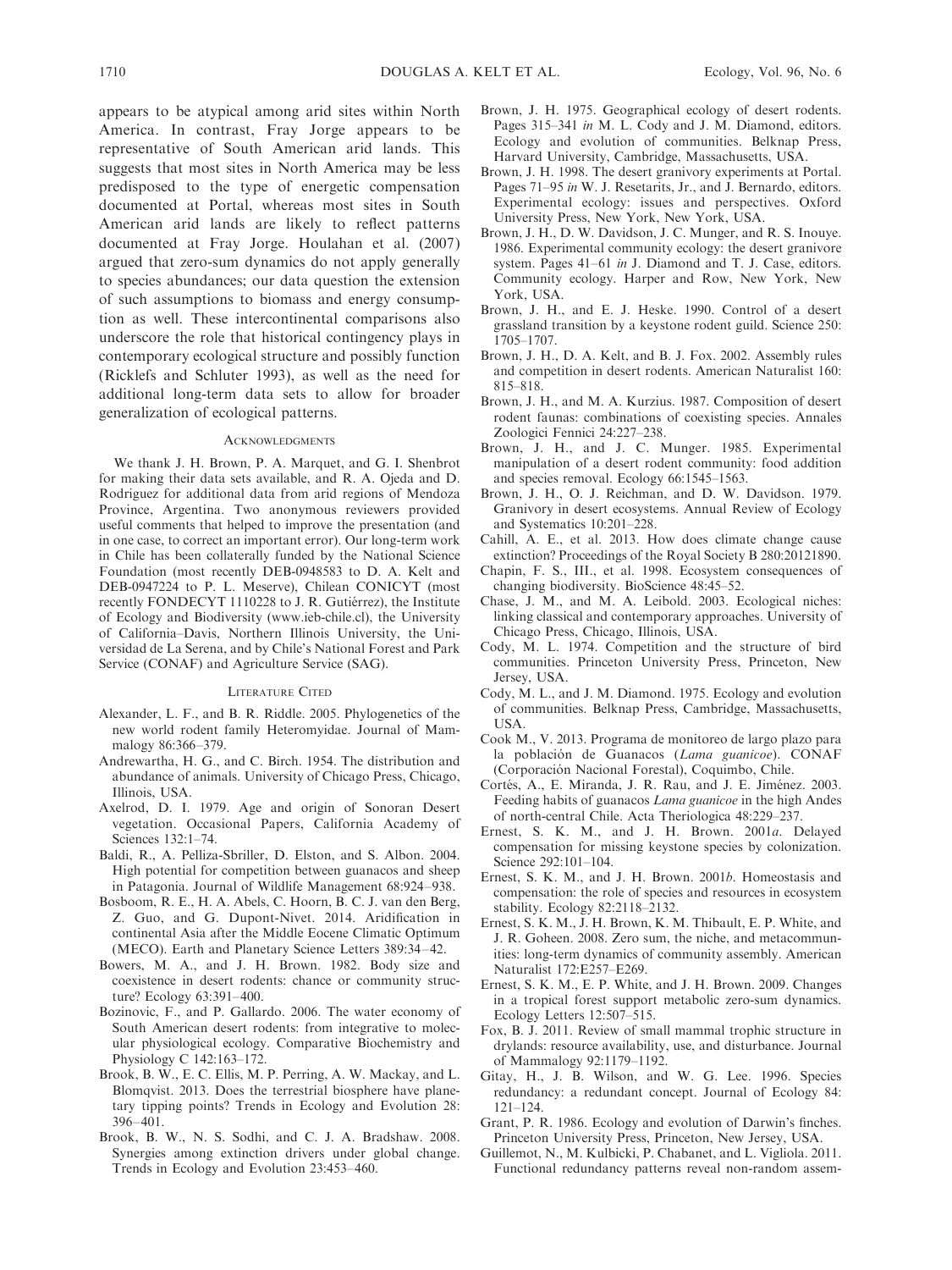bly rules in a species-rich marine assemblage. PLoS ONE 6: e26735.

- Guo, Z. T., W. F. Ruddiman, Q. Z. Hao, H. B. Wu, Y. S. Qiao, R. X. Zhu, S. Z. Peng, J. J. Wei, B. Y. Yuan, and T. S. Liu. 2002. Onset of Asian desertification by 22 Myr ago inferred from loess deposits in China. Nature 416:159–163.
- Gutiérrez, J. R., P. L. Meserve, D. A. Kelt, J. Engilis, M. Andrew, A. Previtali, W. B. Milstead, and F. M. Jaksic. 2010. Long-term research in Bosque Fray Jorge National Park: twenty years studying the role of biotic and abiotic factors in a Chilean semiarid scrubland. Revista Chilena de Historia Natural 83:69–98.
- Hafner, J. C., J. E. Light, D. J. Hafner, M. S. Hafner, E. Reddington, D. S. Rogers, and B. R. Riddle. 2007. Basal clades and molecular systematics of heteromyid rodents. Journal of Mammalogy 88:1129–1145.
- Hartley, A. J., G. Chong, J. Houston, and A. E. Mather. 2005. 150 million years of climatic stability: evidence from the Atacama Desert, northern Chile. Journal of the Geological Society 162:421–424.
- Herbold, B., and P. B. Moyle. 1986. Introduced species and vacant niches. American Naturalist 128:751–760.
- Hilborn, R., J. A. Redfield, and C. J. Krebs. 1976. On the reliability of enumeration for mark and recapture census of voles. Canadian Journal of Zoology 54:1019–1024.
- Holyoak, M., M. A. Leibold, and R. D. Holt. 2005. Metacommunities: spatial dynamics and ecological communities. University of Chicago Press, Chicago, Illinois, USA.
- Hooper, D. U., et al. 2005. Effects of biodiversity on ecosystem functioning: a consensus of current knowledge. Ecological Monographs 75:3–35.
- Houlahan, J. E., et al. 2007. Compensatory dynamics are rare in natural ecological communities. Proceedings of the National Academy of Sciences USA 104:3273–3277.
- Hubbell, S. P. 2001. The unified neutral theory of biodiversity and biogeography. Princeton University Press, Princeton, New Jersey, USA
- Jaksic, F. M. 1998. Ecología de los vertebrados de Chile. Ediciones Universidad Católica de Chile, Santiago, Chile.
- Keesing, F. 2000. Cryptic consumers and the ecology of an African Savanna. BioScience 50:205–215.
- Kelt, D. A. 2011. Comparative ecology of desert small mammals: a selective review of the past 30 years. Journal of Mammalogy 92:1158–1178.
- Kelt, D. A., J. H. Brown, E. J. Heske, P. A. Marquet, S. R. Morton, J. R. W. Reid, K. A. Rogovin, and G. Shenbrot. 1996. Community structure of desert small mammals: comparisons across four continents. Ecology 77:746–761.
- Kelt, D. A., M. L. Taper, and P. L. Meserve. 1995. Assessing the impact of competition on community assembly: a case study using small mammals. Ecology 76:1283–1296.
- Kerley, G. I. H., and W. G. Whitford. 1994. Desert-dwelling small mammals as granivores: intercontinental variations. Australian Journal of Zoology 42:543–555.
- Kinzig, A. P., S. W. Pacala, and D. Tilman. 2002. The functional consequences of biodiversity: empirical progress and theoretical extensions. Princeton University Press, Princeton, New Jersey, USA.
- Krebs, C. J. 1966. Demographic changes in fluctuating populations of Microtus californicus. Ecological Monographs 36:239–273.
- Lawton, J. H., and V. K. Brown. 1994. Redundancy in ecosystems. Pages 255–270 in E.-D. Schulze and H. Mooney, editors. Biodiversity and ecosystem function. Springer, Berlin Germany.
- López-Cortés, F., A. Cortés, E. Miranda, and J. R. Rau. 2007. Feeding habits of Abrothrix andinus, Phyllotis xanthopygus (Rodentia) and Lepus europaeus (Lagomorpha) in an Andean environment of Chile. Revista Chilena de Historia Natural 80:3–12.
- Loreau, M., S. Naeem, and P. Inchausti. 2002. Biodiversity and ecosystem functioning: synthesis and perspectives. Oxford University Press, New York, New York, USA.
- Loreau, M., et al. 2001. Biodiversity and ecosystem functioning: current knowledge and future challenges. Science 294:804– 808.
- Mares, M. A. 1977. Water balance and other ecological observations on three species of Phyllotis in northwestern Argentina. Journal of Mammalogy 58:514–520.
- Mares, M. A. 1979. Convergent evolution among desert rodents: a global perspective. Bulletin of the Carnegie Museum of Natural History 16:5–51.
- Mares, M. A. 1993a. Desert rodents, seed consumption, and convergence. BioScience 43:372–379.
- Mares, M. A. 1993b. Heteromyids and their ecological counterparts: a pandesertic view of rodent ecology and evolution. Pages 652–714 in H. H. Genoways and J. H. Brown, editors. Biology of the Heteromyidae. American Society of Mammalogists, Special Publication 10.
- Mares, M. A., and M. L. Rosenzweig. 1978. Granivory in North and South American deserts: rodents, birds, and ants. Ecology 59:235–241.
- Marquet, P. A. 1994. Diversity of small mammals in the Pacific Coastal Desert of Peru and Chile and in the adjacent Andean area: biogeography and community structure. Australian Journal of Zoology 42:527–542.
- Meserve, P. L. 1981. Trophic relationships among small mammals in a Chilean semiarid thorn scrub community. Journal of Mammalogy 62:304–314.
- Meserve, P. L., and W. E. Glanz. 1978. Geographical ecology of small mammals in the northern Chilean arid zone. Journal of Biogeography 5:135–148.
- Meserve, P. L., J. R. Gutiérrez, L. C. Contreras, and F. M. Jaksic. 1993a. Role of biotic interactions in a semiarid scrub community in north-central Chile: a long term ecological experiment. Revista Chilena de Historia Natural 66:225–241.
- Meserve, P. L., J. R. Gutiérrez, and F. M. Jaksic. 1993b. Effects of vertebrate predation on a caviomorph rodent, the degu (Octodon degus), in a semiarid thorn scrub community in Chile. Oecologia 94:153–158.
- Meserve, P. L., J. R. Gutiérrez, J. A. Yunger, L. C. Contreras, and F. M. Jaksic. 1996. Role of biotic interactions in a smallmammal assemblage in semiarid Chile. Ecology 77:133–148.
- Meserve, P. L., and D. A. Kelt. 1990. The role of aridity and isolation on central Chilean small mammals: a reply to Caviedes & Iriarte (1989). Journal of Biogeography 17:681– 684.
- Meserve, P. L., D. A. Kelt, W. B. Milstead, and J. R. Gutiérrez. 2003. Thirteen years of shifting top-down and bottom-up control. BioScience 53:633–646.
- Meserve, P. L., D. A. Kelt, M. A. Previtali, W. B. Milstead, and J. R. Gutiérrez. 2011. Global climate change and small mammal populations in north-central Chile. Journal of Mammalogy 92:1223–1235.
- Meserve, P. L., et al. 1995. Heterogeneous responses of small mammals to an El Niño Southern Oscillation event in northcentral semiarid Chile and the importance of ecological scale. Journal of Mammalogy 76:580–595.
- Milstead, W. B., P. L. Meserve, A. Campanella, M. A. Previtali, D. A. Kelt, and J. R. Gutiérrez. 2007. Spatial ecology of small mammals in north-central Chile: role of precipitation and refuges. Journal of Mammalogy 88:1532–1538.
- Moreno, P. I., C. Villagran, P. A. Marquet, and L. G. Marshall. 1994. Quaternary paleobiogeography of northern and central Chile. Revista Chilena de Historia Natural 67:487–502.
- Pavlinov, I. Ya., Yu. A. Dubrovsky, O. L. Rossolimo, and E. G. Potapova. 1990. Gerbillids of the world. [In Russian.] Nauka Press, Moscow, Russia.
- Pearson, O. P., and C. P. Ralph. 1978. The diversity and abundance of vertebrates along an altitudinal gradient in